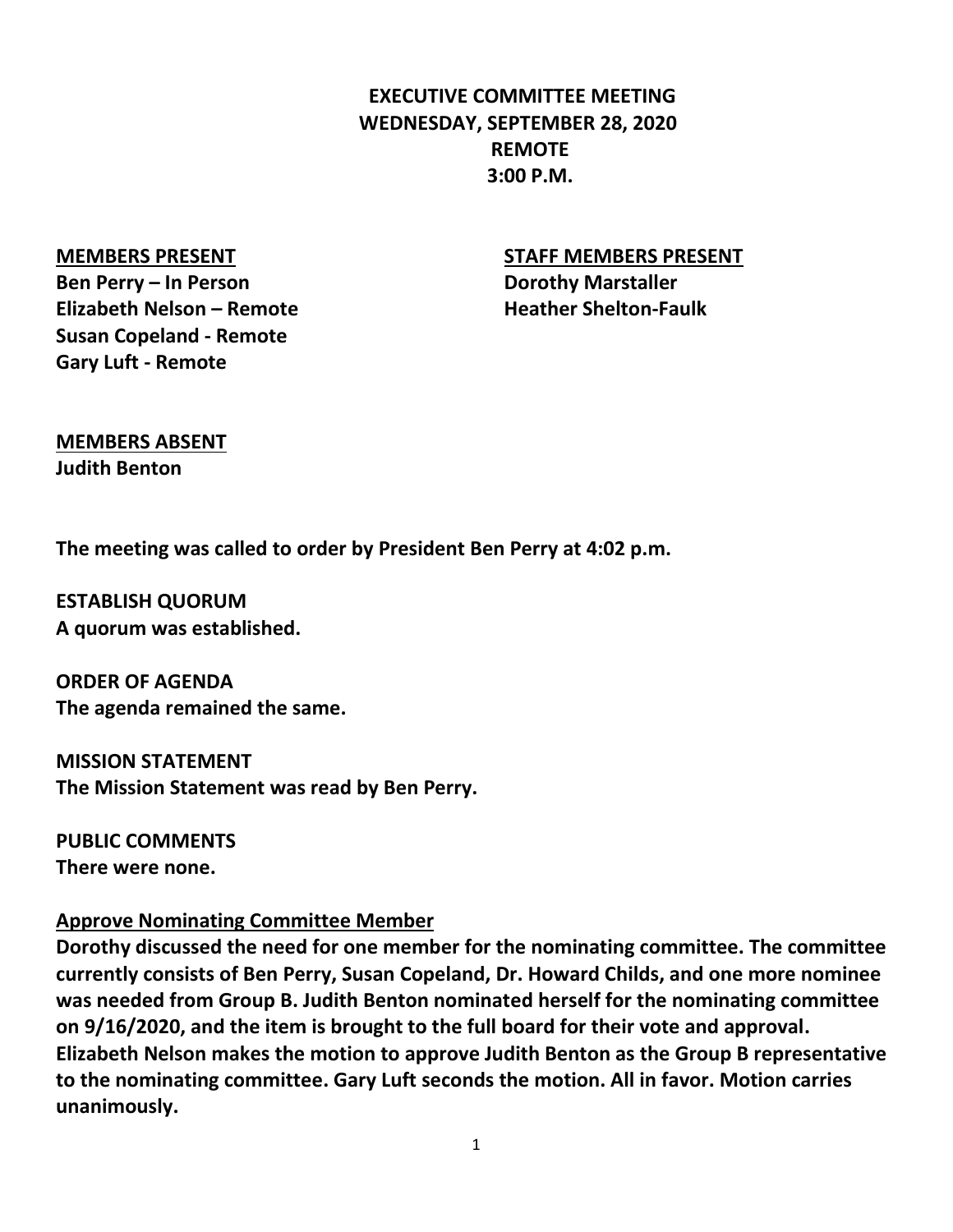## **Appoint New Board Member**

**Dorothy presented the next item, with the resignation of Stephanie Abright, the EOAC has an opening on the Board of Directors for an Early Childhood Education specialist. Ben Perry put forth the name of a potential board member, Betsey Gilchrest, who currently works for Waco ISD as their Special Education Director. There will be a vote for the public through 10/9/2020. Elizabeth Nelson makes the motion to approve the nomination of Betsey Gilchrist. Gary Luft Seconds the motion. All in favor, motion carries unanimously.** 

### **Approve Board Treasurer Nomination**

**Gary Luft. Susan Copeland seconds the motion. All in favor, motion carries unanimously. nominating committee. Elizabeth Nelson makes the motion to approve the nomination of nomination for treasurer for the EOAC Governing Board. Gary was approved by the Dorothy presented the next item, on 9/16/2020 Gary Luft put forth his name as a**

## **Approve Board Parliamentarian Nomination**

**Judith Benton. Gary Luft seconds the motion. All in favor, motion carries unanimously. nominating committee. Elizabeth Nelson makes the motion to approve the nomination of nomination for Parliamentarian for the EOAC Governing Board. Judith was approved by the Dorothy presented the next item, on 9/16/2020 Judith Benton put forth her name as a**

### **Appoint EOAC Executive Committee Members**

**Charles Eaton to discuss his interest in joining the EOAC executive committee. Item number 7 was pulled with no action taken. Ben Perry, board president, will visit with**

## **Approve Audit Committee Members**

**Gary Luft. Susan Copeland seconds the motion. All in favor, motion carries unanimously. nominating committee. Elizabeth Nelson makes the motion to approve the nomination of nomination for the Audit for the EOAC Governing Board. Gary was approved by the Dorothy presented the next item. On 9/16/2020 Gary Luft put forth his name as a**

### **Approve Audit Committee Members**

**unanimously. Dytrun Thirkill. Susan Copeland seconds the motion. All in favor, motion carries nominating committee. Elizabeth Nelson makes the motion to approve the nomination of nomination for the Audit for the EOAC Governing Board. Dytrun was approved by the Dorothy presented the next item. On 9/16/2020 Dytrun Thirkill put forth his name as a**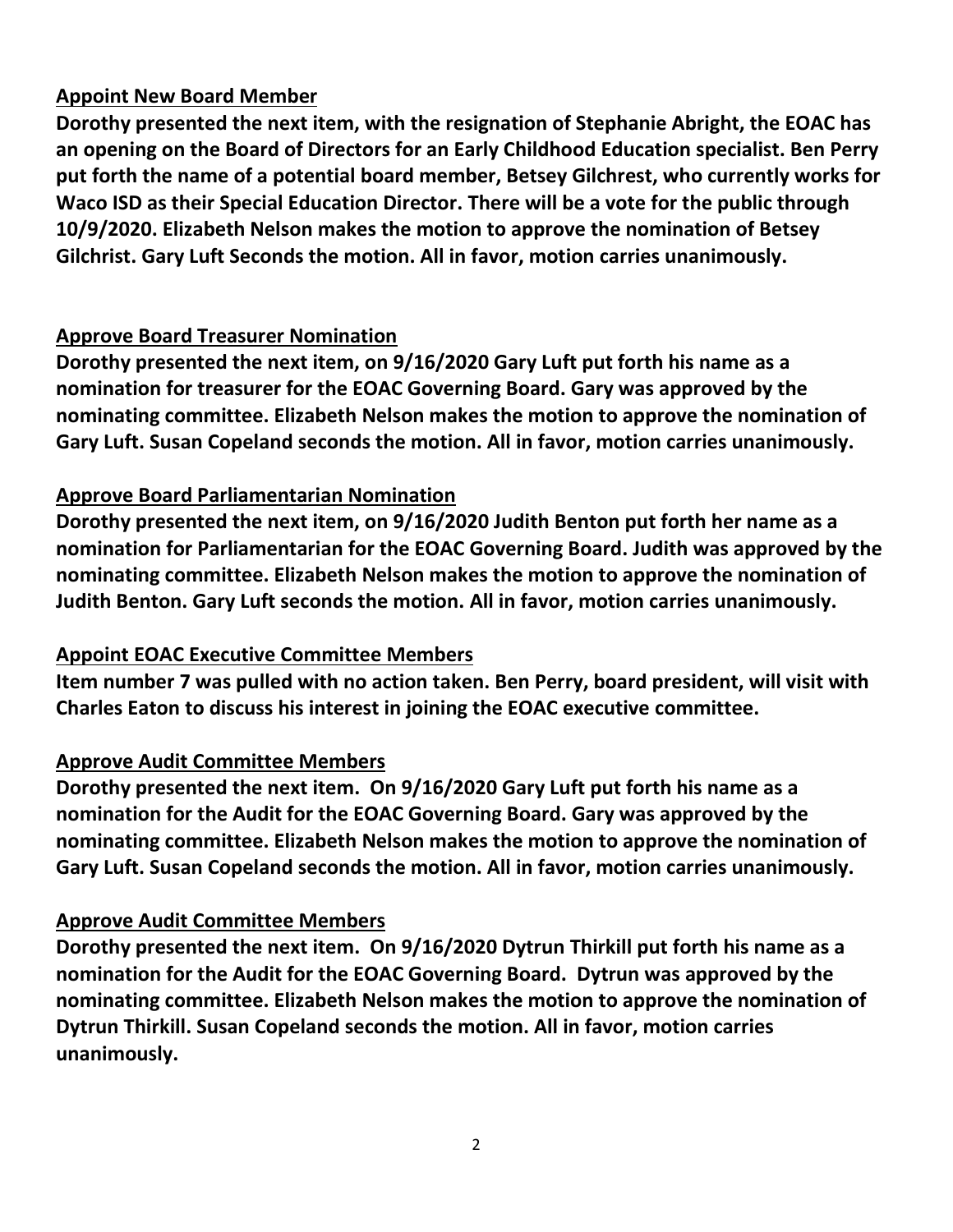## **Review and Approve Head Start Calendar – October 2020**

**Susan Wilson presented the updated Head Start/Early Head Start calendar for the month of October 2020. The calendar had been adjusted to resume normal operations for days and hours. The calendar would begin 10/1/2020. Ben reminded the board we are approving the calendar monthly, due to COVID-19. Elizabeth Nelson makes the motion to accept the Head Start/Early Head Start calendar for October 2020. Gary Luft seconds the motion. All in favor, motion carries unanimously.** 

# **Approve ED Mart Contract Negotiation**

**Dorothy Marstaller, Executive Director, spoke with Carolyn Potts, the relator for the Mart Head Start Center building. The realtor wanted to discuss the cost of various fees involved with purchasing the Mart building, including closing costs, survey fees and assessor fees. Dorothy requested permission from the EOAC Governing Board to negotiate the contract, and the fees, up to the asking price of \$55,000. Elizabeth Nelson makes the motion to give the Executive Director the permission to negotiate the fees and closing costs up to \$55,000. Susan Copeland seconds the motion. All in favor, motion carries unanimously.** 

#### **CACFP – Governing Body Awareness – Member Signatures Pulled with no action.**

## **Executive Director Evaluation Feedback**

**Board members has no concerns. Dorothy requested they review her responses as they had time. Report only.** 

## **Executive Director Report**

**Dorothy reports that we had to close Johnette Hicks due to a case of COVID-19 at the center. Deep cleaning and sanitizing was scheduled. Thurman E. Dorsey had two cases of COVID-19, and would remain open, due to the size of the site, and that the spread was low, after conducting contact tracing. Dorothy informed the board that signature cards were coming their way. Dorothy also informed the board that Madison Shaw had resigned her position; Amber Snider would be the replacement and would start with EOAC shortly.** 

### **Executive Session**

**The Executive Session is a standard agenda item and will appear on all governing board agendas. The Executive Committee did not enter executive session on 9/28/2020.** 

### **ADJOURNMENT**

**There being no further business, the meeting was adjourned at 4:37 p.m.**